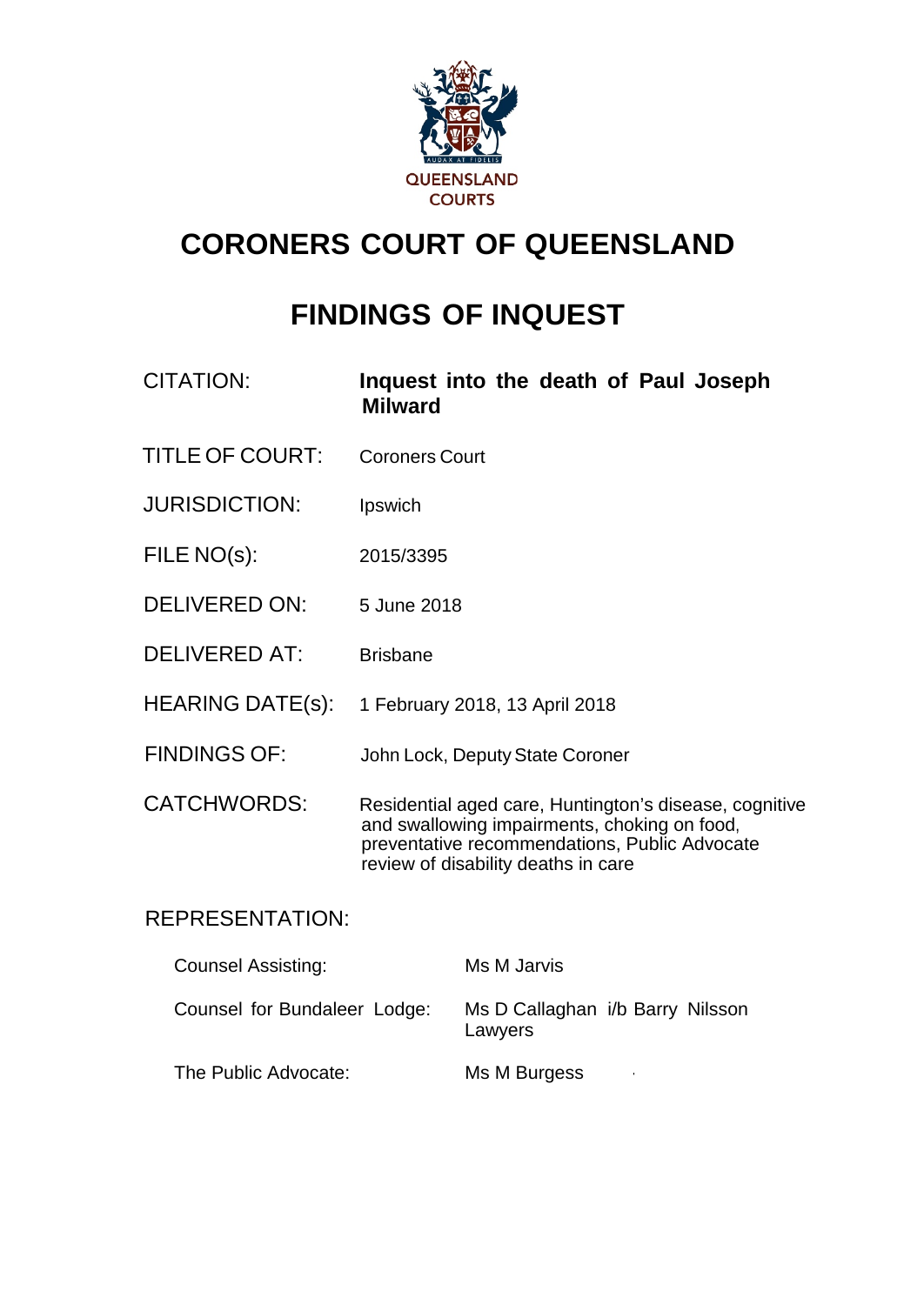### **Contents**

| Background information to circumstances leading up to Mr Milward's death3         |  |
|-----------------------------------------------------------------------------------|--|
|                                                                                   |  |
|                                                                                   |  |
|                                                                                   |  |
|                                                                                   |  |
|                                                                                   |  |
| Submissions from Bundaleer Lodge in response to the Public Advocate's submissions |  |
|                                                                                   |  |
|                                                                                   |  |
|                                                                                   |  |
|                                                                                   |  |
|                                                                                   |  |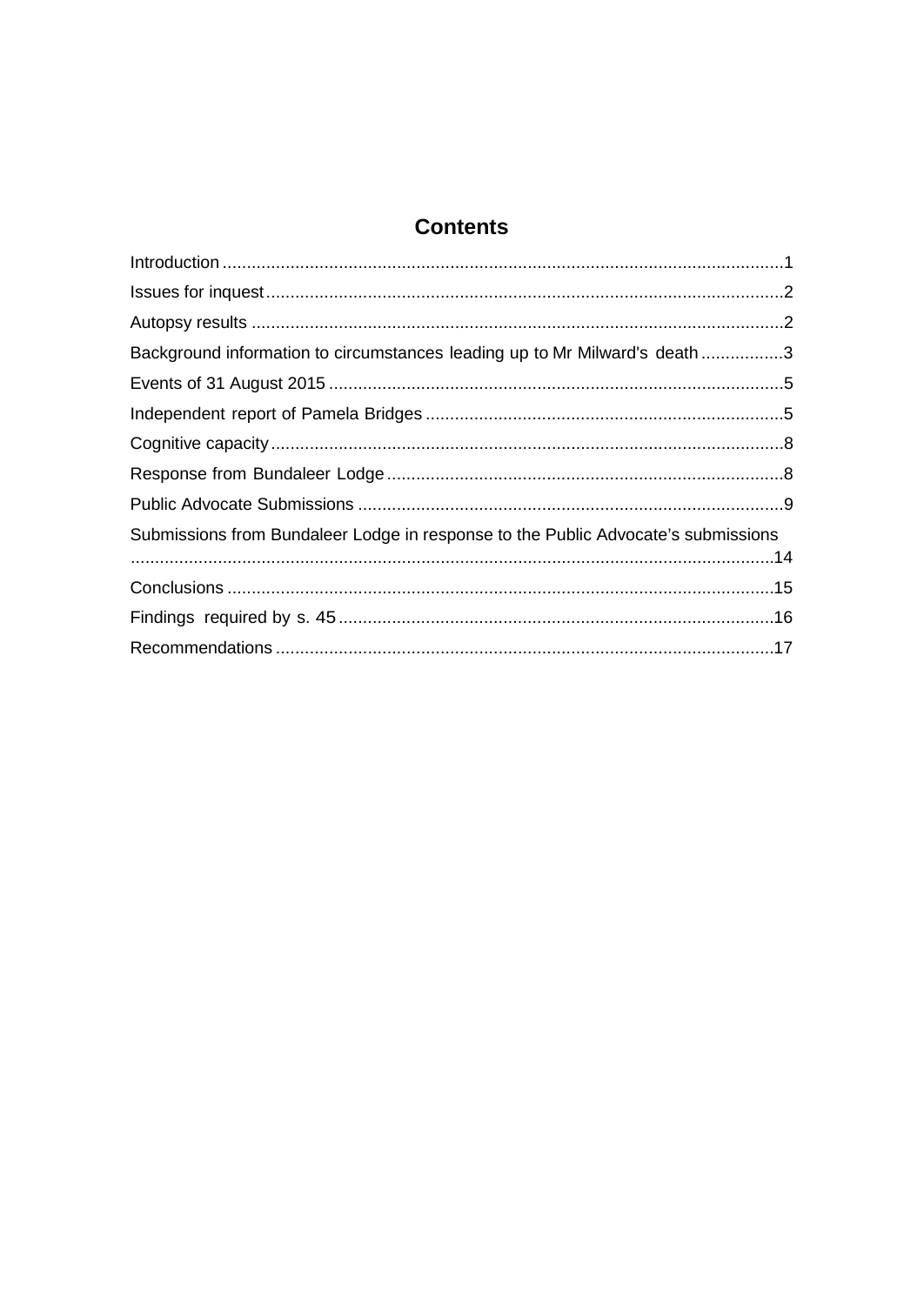### <span id="page-2-0"></span>Introduction

- 1. Paul Joseph Milward was aged 53 at the time of his death on 31 August 2015. Mr Milward resided at Bundaleer Lodge, an aged care nursing home residential facility at North Ipswich.
- 2. His current medical history included Huntington's disease (diagnosed 2009), depression, gastro-oesophageal reflux disease and asthma. He was on numerous medications. It was noted in Mr Milward's aged care record that he required assistance with activities of daily living and mobility due to involuntary movements (chorea) as a result of Huntington's disease. He also had cognitive impairment. There was a history of aggressive and at times uncooperative behavior due to the effects of Huntington's disease.
- 3. The aged care nursing home records indicated that Mr Milward needed supervision when eating, on the basis he was at risk of choking on food. A Discharge Summary sent from Princess Alexandra Hospital and dated 5 September 2014 noted speech pathology recommendations that included he be provided a minced moist diet and thin fluids, with a view to upgrade to other food types as appropriate, if increased supervision was able to be provided at meal times.
- 4. At around 8am on 31 August 2015, nursing home staff brought him breakfast, partly consisting of two pieces of bread cut into triangles with butter and jam. A staff member assisted him to change before assisting him back to bed and leaving him to eat his bread and jam. The staff member closed the door as Mr Milward did not like to be disturbed when eating.
- 5. Approximately two hours later the staff member returned to the room and found Mr Milward lying in bed on his right side with his left hand raised to his face. There was a piece of bread in his mouth and bread on the bed underneath his face.
- 6. The police were called and Mr Milward's death was reported to the Coroners Court.
- 7. An autopsy examination found the cause of death was due to choking.
- 8. In February 2016, the Public Advocate of Queensland published a report[1](#page-2-1) that identified lack of compliance by support staff with mealtime management plans and periods of non-supervision as the two key factors leading to choking deaths.
- 9. In Mr Milward's case, Ms Pamela Bridges, an independent expert commissioned by the Coroners Court to provide an opinion on the care provided to Mr Milward, identified exactly these two factors (lack of compliance with Mr Milward's care plan and an unacceptable period of nonsupervision) as playing a key role in Mr Milward's death. Ms Bridges essentially made two recommendations:

**.** 

<span id="page-2-1"></span><sup>1</sup> The Office of the Public Advocate (Old) *Upholding the right to life and health: A review of the deaths in care of people with disability in Queensland,* 2016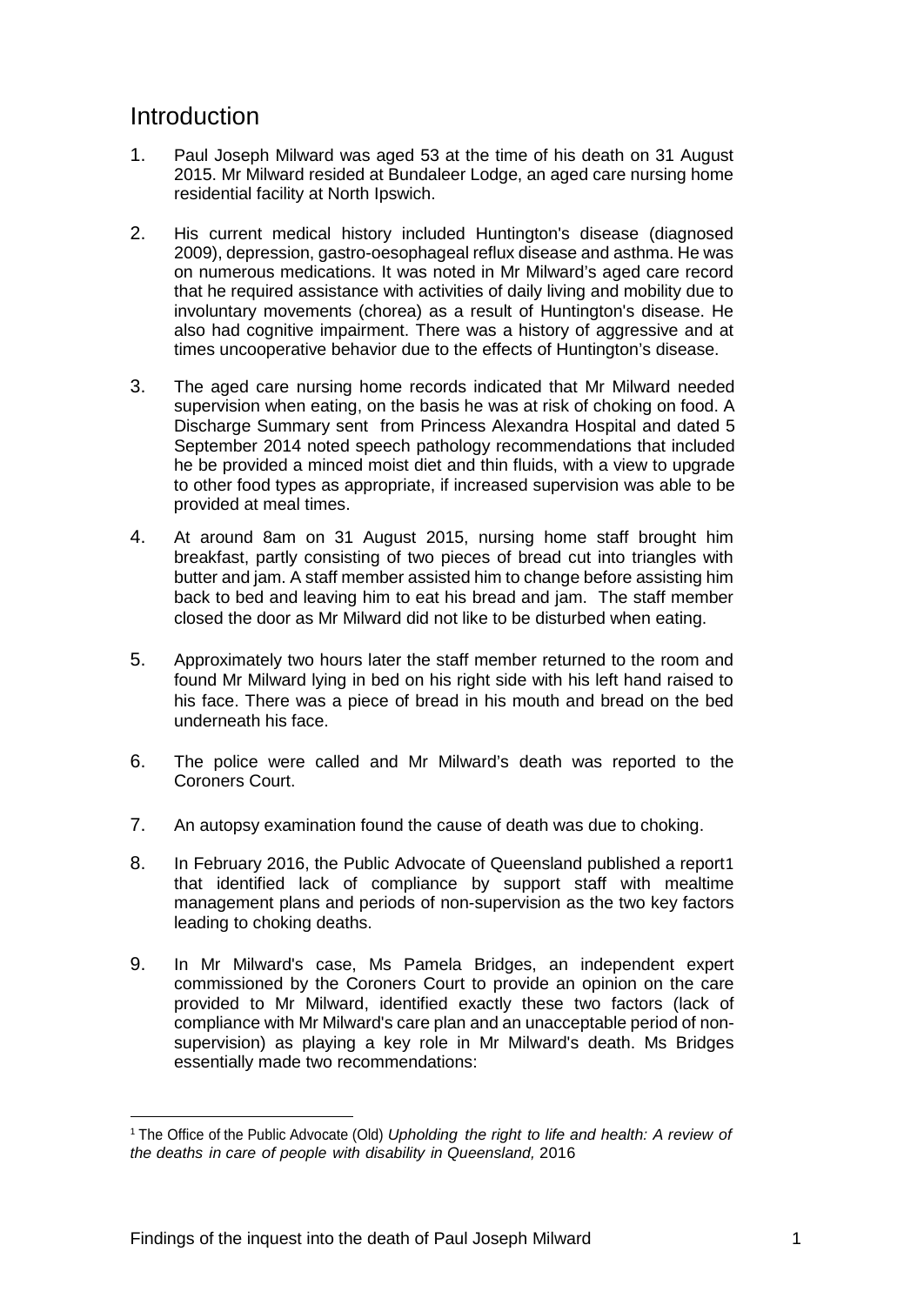- i. Mandatory annual training for staff on how to care for persons requiring texture modified diets
- ii. Ensure care staff are fully aware of the importance of providing supervision if it is listed as an intervention

### <span id="page-3-0"></span>Issues for inquest

- 10. On the basis of the findings of the Public Advocate and the similar issues identified in the coronial investigation as contributory to Mr Milward's death, a decision was made to hold an inquest to better understand how the death occurred and if there are any further recommendations that should be considered. Leave was also granted to the Public Advocate to appear and make submissions pursuant to s. 36 (2) & (3) of the Coroners Act 2003 regarding any comments or recommendations that may be considered pursuant to s. 46.The following issues were determined for the inquest:
	- i. The findings required by s. 45(2) of the Coroners Act 2003 namely the identity of the deceased, when, where and how he died and what caused the death.
	- ii. Whether there are any matters about which preventative recommendations might be made pursuant to s. 46 of the *Coroners Act 2003.*

#### <span id="page-3-1"></span>Autopsy results

- 11. Forensic Pathologist Dr Nadine Forde completed an external and full internal examination. A CT scan showed material at the back of the mouth, which extended through the pharynx and into the oesophagus. Similar material was seen in the trachea and branching into the left and right main bronchi.
- 12. An external examination showed a cachectic middle-aged man. A number of minor pressure related injuries were identified consistent with him being poorly mobile.
- 13. An internal examination found a large food bolus, which extended from the base of the tongue, through the pharynx and into the upper oesophagus. The epiglottis was in an open position and congested. There was further food bolus in the trachea extending to both the left and right main bronchi.
- 14. The right lung showed areas of acute on chronic inflammation. There was foreign material and an associated foreign body reaction. The features were consistent with acute on chronic aspiration pneumonia. Coronary atherosclerosis and peripheral vascular disease were identified.
- 15. Neuropathology confirmed the presence of Huntington's disease.
- 16. Toxicology analysis noted non-toxic levels of valproic acid, oxazepam, mirtazapine, paracetamol and tetrabenazine.
- 17. Dr Forde stated in the Autopsy Report that Huntington's disease is a progressive neurodegenerative condition characterised by uncontrollable movements, cognitive decline and affective disorders. As the disease progresses, higher cortical function declines leading to dementia and depression. Simple tasks such as walking, speaking and swallowing become difficult.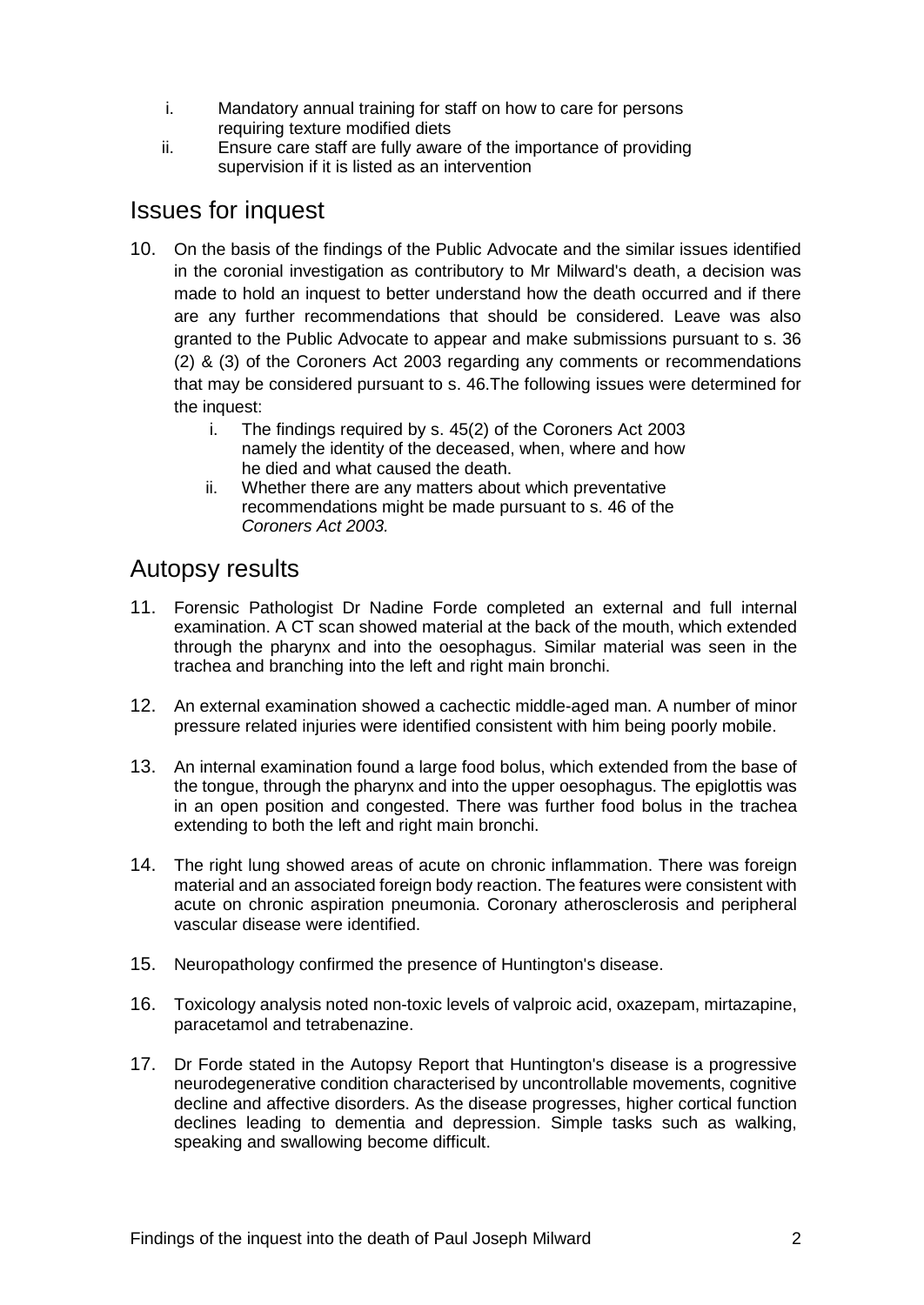- 18. Swallowing impairments predispose an individual to aspiration and choking. Aspiration of food contents into the lungs causes a severe necrotising pneumonia, which can lead to death. If a food bolus is large enough, obstruction of large airways can occur resulting in sudden death. In this case, Mr Milward showed evidence of aspiration events with resultant pneumonia, with ongoing swallowing difficulties. However, death has occurred at this time due to choking on a large food bolus obstructing the pharynx.
- 19. The presence of coronary atherosclerosis was a significant contributing factor as death is likely to occur more rapidly in the setting of hypoxia from airway obstruction.

# <span id="page-4-0"></span>Background information to circumstances leading up to Mr Milward's death

- 20. Mr Milward was first diagnosed with Huntington's disease in 2009. He came into care in 2013 after he could no longer live independently or live with his family.
- 21. It is apparent from a review of the nursing home records that Mr Milward was approved to receive permanent residential care at a high level in September 2013. His Aged Care Client Record, which was completed by the Aged Care Assessment Team supporting that decision, noted he would need supervision when eating as he may choke on his food. Mr Milward was reported to have difficulty with feeding himself due to chorea (jerky involuntary movements) and that he may spill food. During the Aged Care assessment Mr Milward was observed feeding himself without incident or food spillage. It was noted his ability in this area varied.
- 22. It was also noted that due to Huntington's disease, Mr Milward engaged in challenging behaviours and at times engaged in socially offensive behaviour. It was reported he was stubborn and defiant to family and doctors alike and had been non-compliant with medication. It was noted Mr Milward now required an intense level of support and supervision in all activities of daily living. He had previously been supported by the Department of Disability Services Queensland but they were not able to provide the necessary care to meet his needs and were now seeking appropriate care for him in a residential aged care facility.
- 23. Mr Milward had previously been residing at another residential aged care facility. At that facility it was noted there were several behavioural symptoms including agitation and aggression towards co-residents and staff. This adverse behavior trait culminated in a serious assault on a co-resident. Mr Milward was admitted to Princess Alexandra Hospital on 5 July 2014 after the aged care facility decided it could no longer provide the specialist care required for him. He was admitted to a specialised care unit for people with cognitive impairment at PAH whilst alternative accommodation could be sought. Mr Milward was discharged to Bundaleer Lodge aged care nursing home on 5 September 2014.
- 24. A discharge advisory letter was prepared by the PAH specialized care unit and this discharge letter stated Mr Milward was independent with eating his food, once the food had been set up for him. It was noted he liked to be independent with feeding himself and he could become quite upset with others if they stepped in to food preparation without his permission. On occasion he was physically abusive towards staff. The discharge letter provided advice about effective strategies to manage his behavior and considered his present symptoms presented no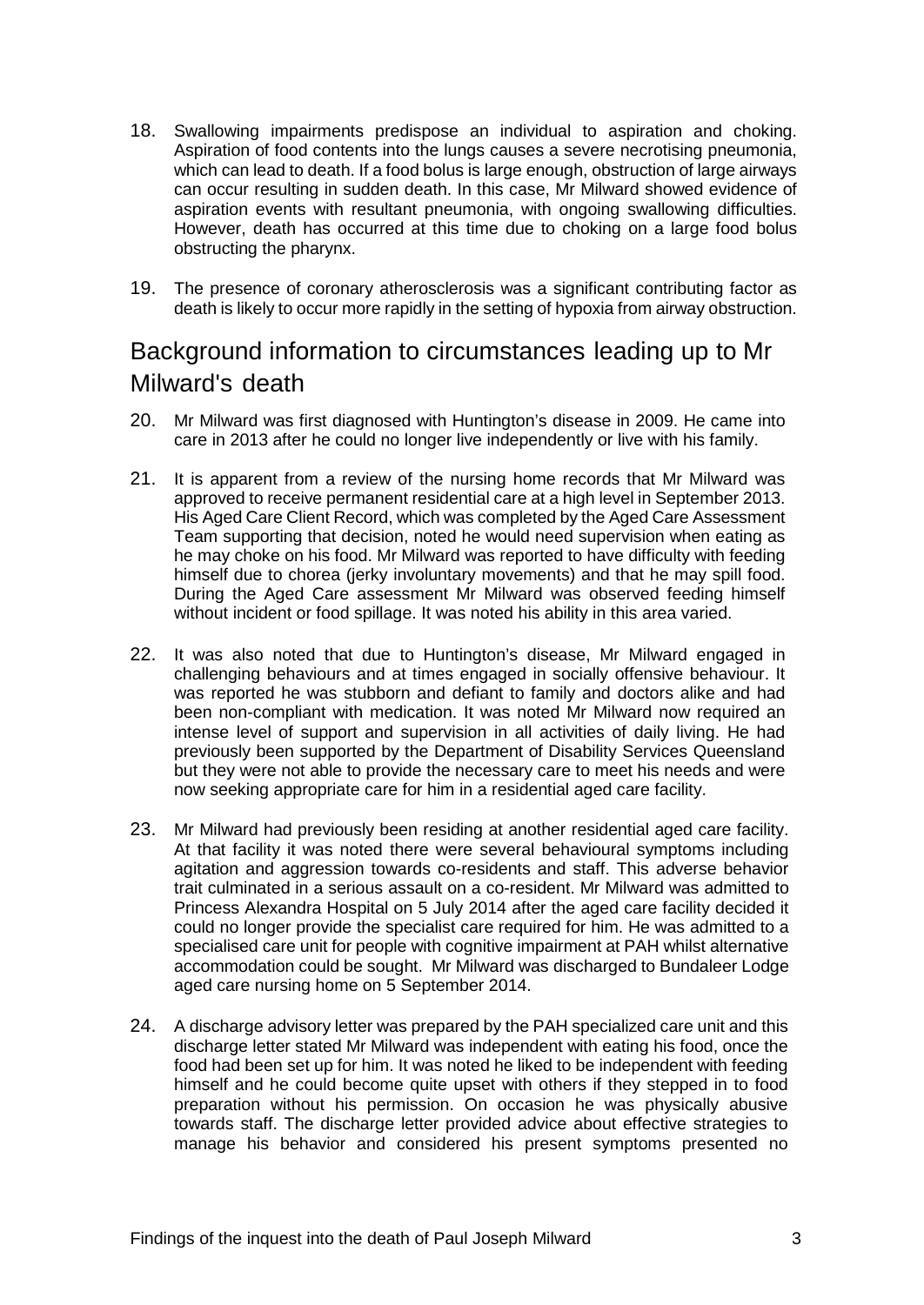management issues that fall outside of adherence to standard principles of care for people with dementia and more specifically Huntington's disease patients.

- 25. During the course of Mr Milward's stay at Bundaleer Lodge there were recorded numerous incidents of aggressive and non-compliant behaviour towards staff and other residents.
- 26. Sandra Logue, the Nursing Care Manager at Bundaleer Lodge, acknowledged she received the PAH discharge letter of advice. She stated that even though Mr Milward was to have a minced, moist diet, Mr Milward was determined at times to eat what he wanted and took food from others. The Behaviour Management strategies plan was to allow him to feed himself with the meal set up. This was initially tried but Mr Milward spilt much of his meal on the floor as he stood up to eat and he had very poor coordination with his cutlery. He would allow staff to feed him some portion of his meal or totally refuse to be fed. Staff had not reported any coughing or choking with his food or fluids. Mr Milward was not suitable to take meals in the dining room as this proved to be a slip risk to other residents. Staff said he would snatch at his food and point to the door for staff to leave. His cooperation with any supervision was poor as he liked his own space and often refused to allow staff to tidy his room.
- 27. A diet analysis form was completed on 5 September 2014. This noted Mr Milward required a Mouli meal consisting of minced and moist diet texture B. A Care Plan dated 12 August 2015 noted his meals were to be served by way of a tray in his room. He was to receive partial assistance with fluids. He required full assistance with solid food. Otherwise his meal texture was to be a minced and moist diet.
- 28. Sandra Logue described Mr Milward as a difficult resident to care for. He was very difficult with his meals and did not like anyone entering his room. Staff tried on many occasions to feed him whilst in the lounge room as he was not able to attend the dining room. He did not sit for meals and had to be fed while he moved about because of his severe chorea. Staff tried to supervise his meals but this was not always possible as he kept shutting his door.
- 29. Ms Logue stated the care plan identified he required full assistance with solid foods as he needed a mainly liquid component, but he spilled these types of foods over the floor and himself. As well, Mr Milward was not able to be assessed by a speech pathologist as he was not cooperative with the speech pathologist and would not allow a stethoscope to be placed on his neck or chest.
- 30. Ms Logue reported that staff would often find plates in his room that he had taken from the lounge room and/or from other residents.
- 31. Ms Logue stated Mr Milward was given sandwiches as a last resort to have him eat something as he would refuse to eat anything at all on some days. He was given bread that was very soft and moist only. Ms Logue stated that, based on her experience in her 35 years as a registered nurse and 14 years as a nursing care manager, she felt Mr Milward could safely manage eating bread. She had seen him eat bread and sandwiches many times and he never displayed any issues with eating bread. His main issues were with coordination of spoon to bowl to mouth. Mr Milward had not shown any deterioration in swallowing since he arrived from Princess Alexandra Hospital. Ms Logue stated that if she thought there was any deterioration she would have contacted their speech pathologist to assess and observe him. She had done that numerous times with other residents.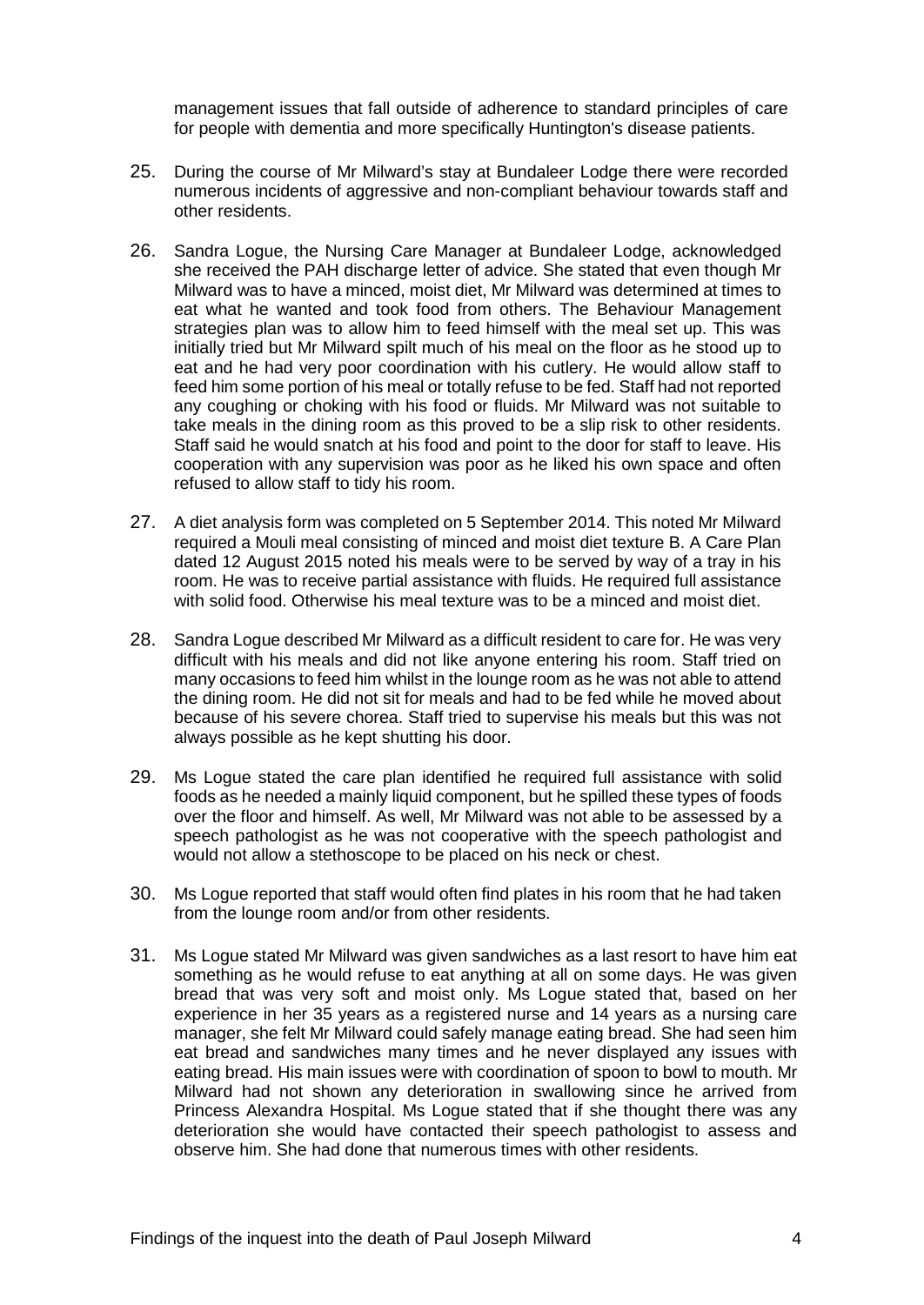## <span id="page-6-0"></span>Events of 31 August 2015

- 32. In relation to the incident itself, Mr Milward received his breakfast from Rebecca Rouse, an assistant nurse with qualifications in Certificates Ill and IV in aged care work. Mr Milward had experienced some incontinence that morning and he was assisted with changing his clothes and helped back to bed. Ms Rouse stated the breakfast was brought to Mr Milward at approximately 8:10am and consisted of cereal, spaghetti, bread and jam and juice in a drink bottle with a straw. Ms Rouse says she fed Mr Milward the cereal and spaghetti and left him with the bread and jam and juice. She closed the door behind her when she left being aware Mr Milward did not like his door being open. At the time he appeared to be in good health and lying on his right hand side in his bed.
- 33. Ms Rouse stated that she was required to assist Mr Milward with eating any moist food due to the risk of it spilling on the floor and creating a slip hazard but she was allowed to leave Mr Milward with his sandwiches. Ms Logue confirmed that the supervision of his moist meal was to address spillage and was not related to concerns about choking.
- 34. Ms Rouse returned two hours later at about 10:10am when she was conducting a nursing round and re-stocking the bathrooms with razors and completing a general tidy of the bedrooms and ensuite bathrooms. Ms Rouse immediately contacted more senior staff when she found Mr Milward.
- 35. Queensland Police Service and family were then called. Staff members of the nursing home changed his clothing and moved Mr Milward on to his back while awaiting the arrival of police and family. Queensland Ambulance Service also attended and confirmed Mr Milward was deceased.
- 36. Bundaleer Lodge stated in a response to concerns expressed about the incident, that the two hour gap was one of poor judgement on the part of Ms Rouse. Ms Rouse reported she fed Mr Milward his full breakfast and felt he did not require supervision to eat his bread and therefore attended to him two hours later on her next nursing round. Ms Logue told the court the two hour gap was unusual but regular informal observation was made more difficult for by Mr Milward insisting on his door being shut.

#### <span id="page-6-1"></span>Independent report of Pamela Bridges

- 37. Ms Pamela Bridges provided an independent expert review of the appropriateness of care provided to Mr Milward during his stay at the nursing home, particularly in regard to the management of his eating and swallowing. Ms Bridges has social work and nursing qualifications and extensive experience as a nursing manager in the Aged Care field and more recently as a consultant to the industry, particularly relating to education, regulatory oversight and policy development.
- 38. .Ms Bridges reviewed the extended care plan provided for Mr Milward and assessments pertaining to activities of daily living including nutrition, mobility and dexterity, personal hygiene and confidence toileting.
- 39. On admission to the nursing home a speech pathologist assessment listed the following requirements for feeding:-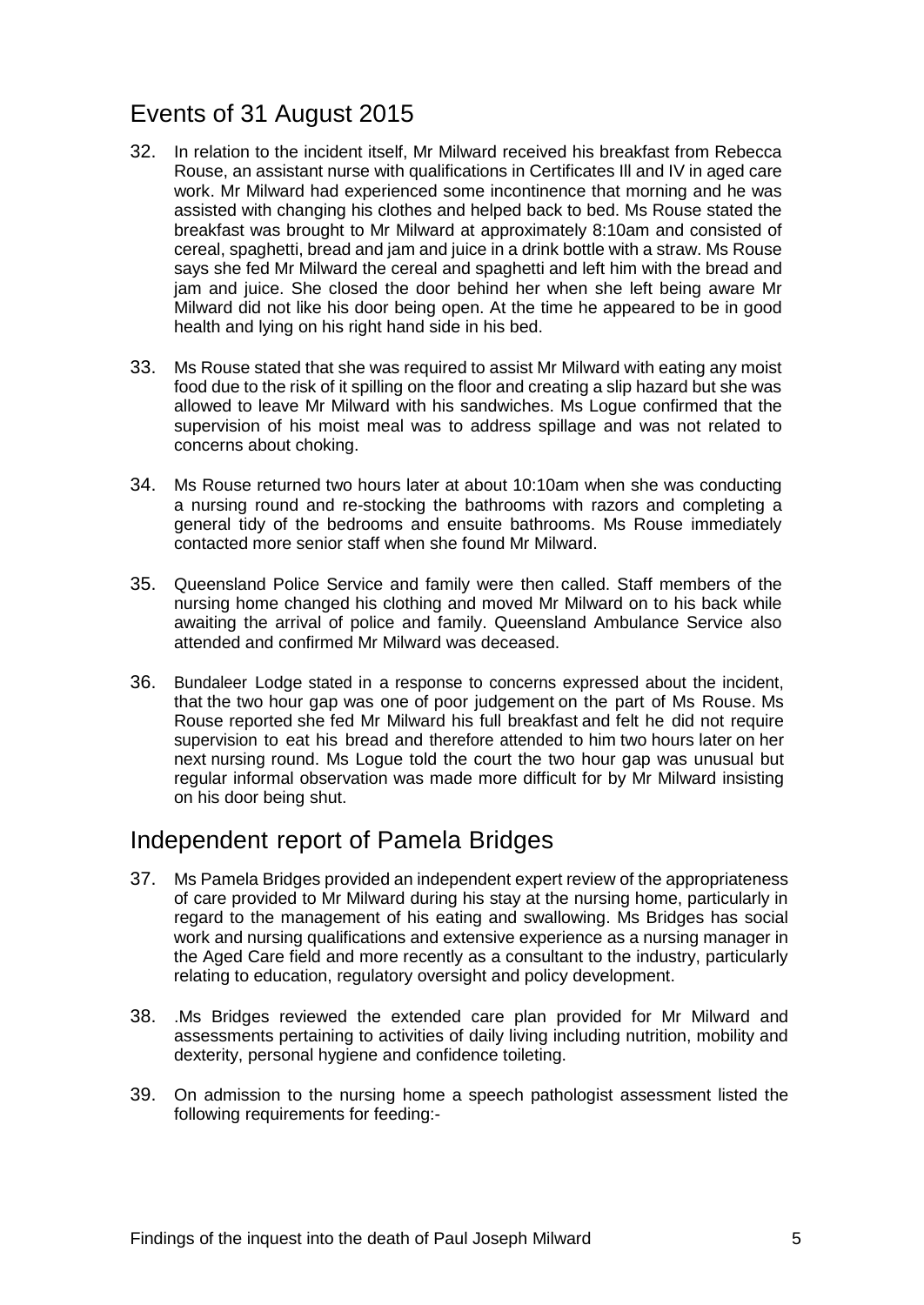- i. Position and cut up for easy access
- ii. Serve meals one course at a time
- iii. Supervise when feeding
- iv. Feed resident only when alert
- v. Resident to be upright for any food/liquid intake
- 40. Ms Bridges noted the care plan subsequently developed mentioned all of the above except the issue of the resident to be upright for any food/fluid intake. Ms Bridges noted that there was evidence that Mr Milward seemed to like bread and requested this regularly. He also appeared to like biscuits. He exhibited strong preferences for what he wanted to eat at times, sometimes contrary to speech pathology/nutrition advice.
- 41. Ms Bridges also noted that Mr Milward required full assistance with personal hygiene tasks but it appears that staff assistance on this was a day by day proposition depending on his mood and wishes. She saw evidence of staff being present with Mr Milward on many occasions. She also saw evidence of Mr Milward reacting aggressively to staff and others.
- 42. Mr Milward also exhibited a wide range of difficult behaviours that included intrusiveness in inappropriate areas, physical aggression and verbal outbursts to staff and other residents. The only constant was the unpredictability of his outbursts.
- 43. Ms Bridges noted there were times when behaviours were quite manageable and this appears to be linked to his medication regime.
- 44. Ms Bridges commented that the care plan documentation supports the speech pathology/nutritionist assessments and management strategies prior to admission from PA hospital. The management of Mr Milward was very complex due in part to his medical condition but also because of his behaviours. She also found he frequently refused the minced moist diet offered and chose to eat bread, biscuits etc.
- 45. Ms Bridges noted it appears that when offered bread, it was soft with the crust removed and Mr Milward coped with this quite well. There was no evidence in the documentation indicating to her that Mr Milward had any episodes of coughing, gagging or choking during his stay at the nursing home.
- 46. Ms Bridges stated that the provision of assessed care needs was complicated by Mr Milward's behaviours, varying moods and his determination to have his door closed etc.
- 47. She formed the opinion that the staff at Bundaleer Lodge made every effort to provide care consistent with assessment and care plans. There was also evidence that Mr Milward took food from the dining room, etc. and took it back to his room. She feels sure this was most likely not minced and moist food.
- 48. Ms Bridges stated that her concern is that some things in the care plans were not adhered to, including:
	- i. Serving meals one course at a time-Ms Bridges was unable to establish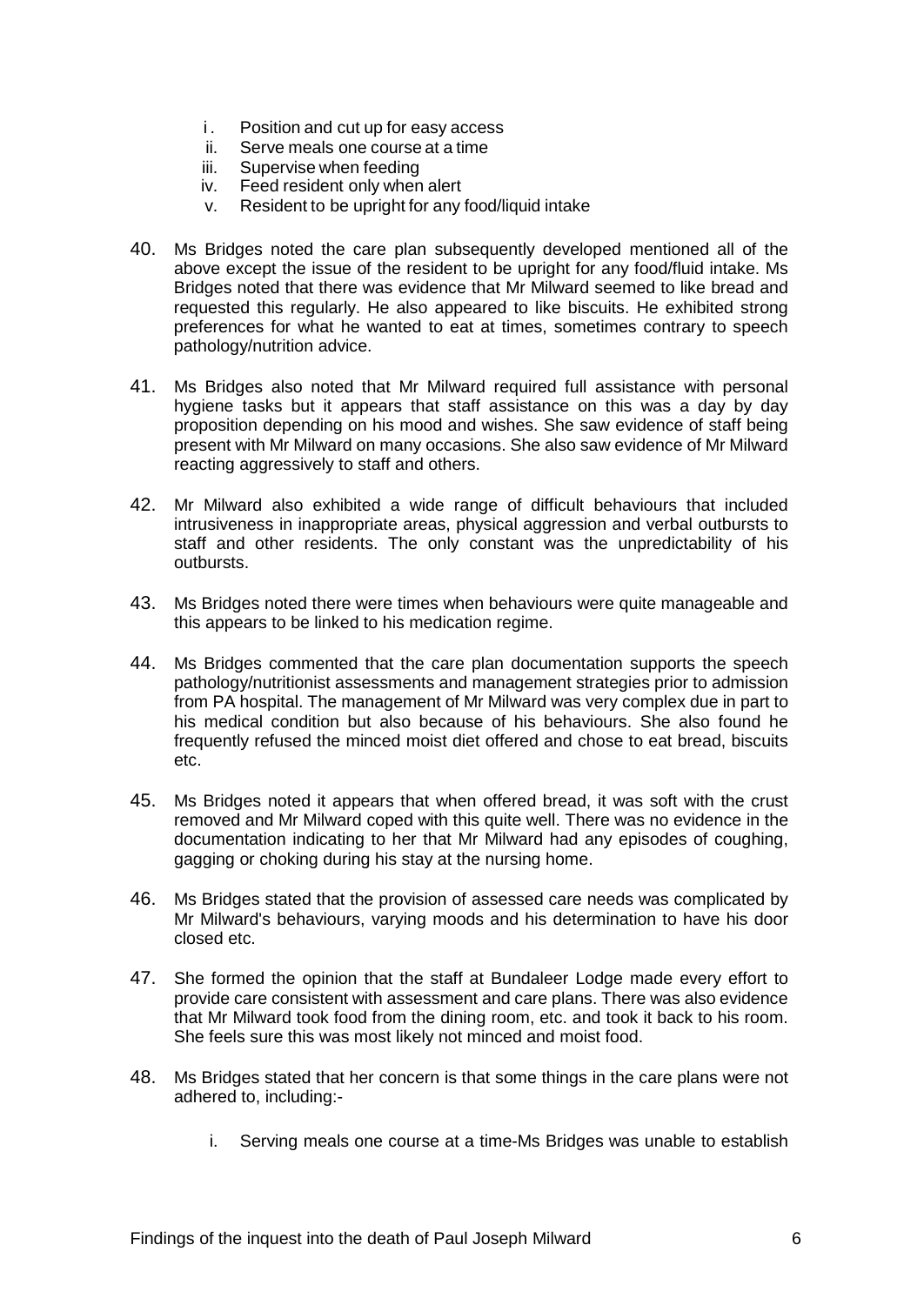if this was done but suspects that all items would have been put on Mr Milward's tray and left with him.

- ii. As a result of the difficulty in assisting Mr Milward with meals, staff were not present to supervise his ingestion of meals at all times.
- iii. The speech pathologist management plan included that the resident be upright for any fluid or food intake. It was certainly not the case on the day of his death that he had been positioned upright.
- iv. It appears that no staff went into Mr Milward's room until a staff member doing a cleaning round entered at 10:10 am at which time he appeared to be deceased. Ms Bridges stated that whilst she appreciated the challenges in caring for Mr Milward, she finds it quite unusual and unacceptable that two hours elapsed and no one entered his room to check on him.
- 49. Ms Bridges stated that based on her review of the records, generally the staff at Bundaleer Lodge had cared for Mr Milward quite well during his residence there. They seemed to have managed his behavioural outbursts and did not appear to depend on medication, and in fact his medications had been reduced. She considered the staff did a good job at juggling his care needs and day by day needs even though he could be determined about what he wanted. She noted his weight had stabilized and there had been only some little deterioration of his overall functioning in the time spent there.
- 50. Ms Bridges stated there was no indication in the ongoing progress notes to indicate there was anything of any significance that had changed with Mr Milward's daily cares. Ms Bridges stated that unfortunately there does not appear to be staff compliance with the management as outlined in the care plan.
- 51. Ms Bridges stated that although the circumstances surrounding this tragic event are quite atypical, staff need to provide monitoring and supervision as set out in the care plan.
- 52. Ms Bridges stated it is apparent that Mr Milward presented as a particularly challenging resident. Admitting a resident, particularly with Huntington's disease, requires careful assessment and ongoing care interventions to provide the resident with a safe and comfortable environment. Ms Bridges said it appears that despite the challenges, Mr Milward settled quite well. His weight stabilised despite the variations to his minced and moist dietary requirements.
- 53. Ms Bridges said it is also critical to ensure that care staff (who quite often only have Certificate Ill qualifications) are fully aware of the importance of providing supervision, if it is listed as an intervention. The responsibility to ensure the staff were acting appropriately is with registered nursing staff as part of their Scope of Practice responsibilities.
- 54. Ms Bridges stated she believed that ongoing training about the care of someone with Huntington's Disease or any disease where texture modified diets are required due to dysphagia, should be included in the mandatory training that is conducted annually for all care and catering staff.
- 55. Ms Bridges noted that since Mr Milward's death comprehensive staff education has been conducted at the nursing home on Dysphagia and Texture Modified Food and Fluids. A total of 85 staff attended over three sessions. Following this education the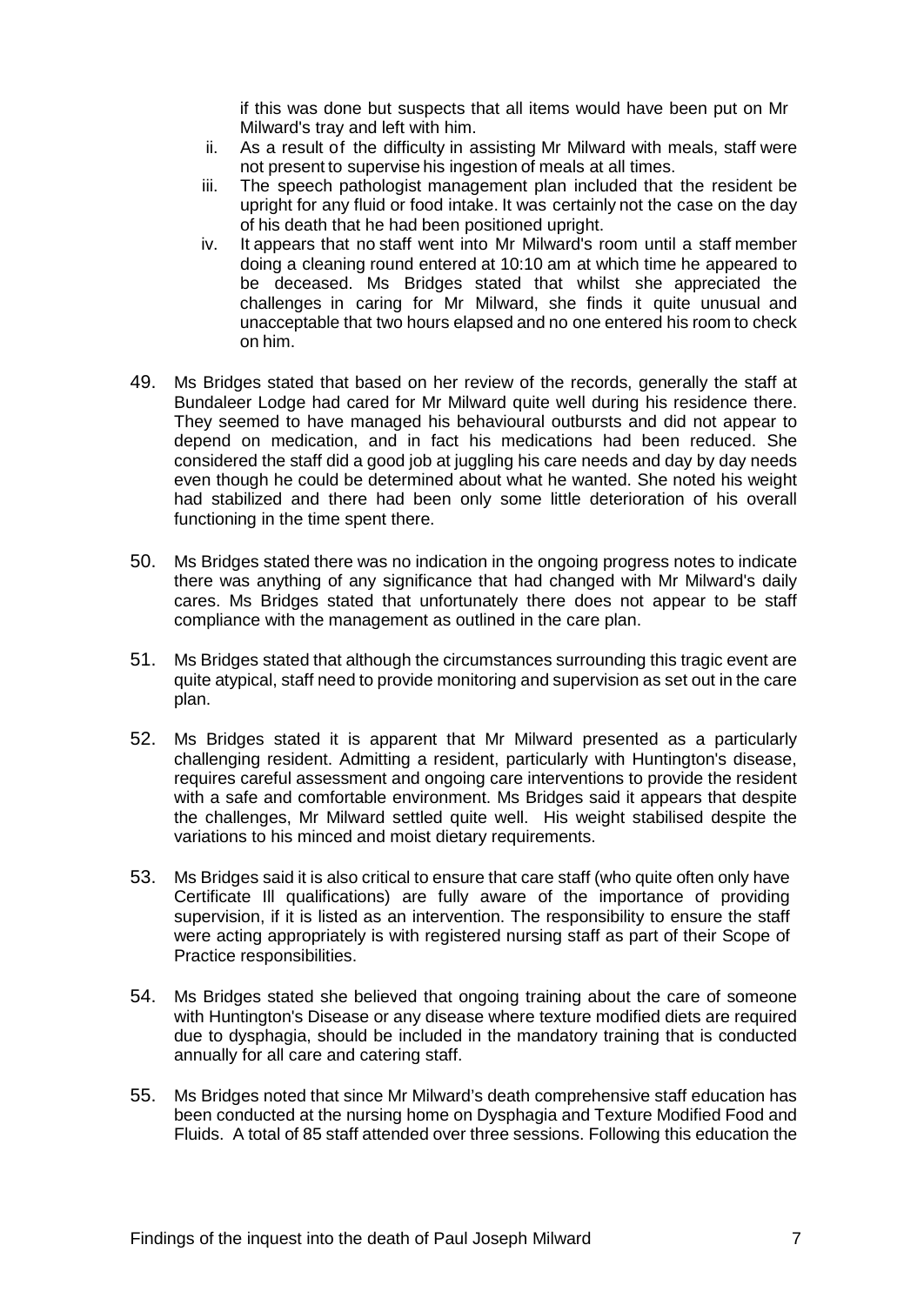nursing home has reviewed and developed a policy on Nutrition and Hydration.

- 56. Ms Bridges concluded that the death of Mr Milward was a tragic event. The consequences for his family as well as for care staff were overwhelming.
- 57. Whilst acknowledging how difficult it would have been for staff to carry out care plan interventions if Mr Milward did not want them to occur, and she was not sure whether the situation could have been avoided, Ms Bridges believed the following negatively impacted on the potential outcome for Mr Milward:
	- i. Staff not complying with the care plan interventions set out by speech pathologists and as part of the ongoing assessment processes e.g. serving one course of the time; monitoring ingestion of food and fluids and sitting upright to eat or drink.
	- ii. It appears that Mr Milward consumed food whilst lying in his bed. Once again she was not sure the staff had much control over this if this is what Mr Milward was intent on doing.
	- iii. A much timelier checking on how Mr Milward was managing his breakfast. Two hours between staff assisting Mr Milward to bed to eat his breakfast and subsequently finding him deceased was in her opinion unacceptable.

#### <span id="page-9-0"></span>Cognitive capacity

- 58. The issue of the extent of Mr Milward's cognitive capacity to make such decisions and the extent to which he would have understood any advice given regarding how he should go about food and fluid intake was an issue that was raised.
- 59. Ms Logue was of the view that Mr Milward had impaired capacity but he could make decisions about who he liked or did not like; whether he wanted his door open or not. He recognised his family, he chose the clothes he wore and the music he liked.
- 60. On 5 March 2015 his GP provided a letter to Bundaleer Lodge stating the GP believed Mr Milward did not have the capacity to make decisions regarding financial matters or his medical/personal care.
- 61. Ms Bridges stated there was evidence Mr Milward had some cognitive capacity to make decisions about routine aspects of his daily living, including what clothes he wore and where he ventured. His speech was difficult to understand.
- 62. Ms Bridges noted that aged care services are required to provide care consistent with the *Charter of Resident Rights and Responsibilities Aged Care Act 1997.* This included for residents to be treated and accepted as an individual, and to have his or her individual preferences taken into account and treated with respect. Further that they should be able to maintain personal independence, which includes a recognition of personal responsibility for his or her actions and choices, even though some actions may involve an element of risk which the resident has the right to accept, and that should not then be used to prevent or restrict those actions.

#### <span id="page-9-1"></span>Response from Bundaleer Lodge

63. In this case, it appears the non-compliance with the mealtime management plan was potentially due to staff members' fear of and/or inability to manage other behaviours (verbal and physical aggression), making it difficult for them to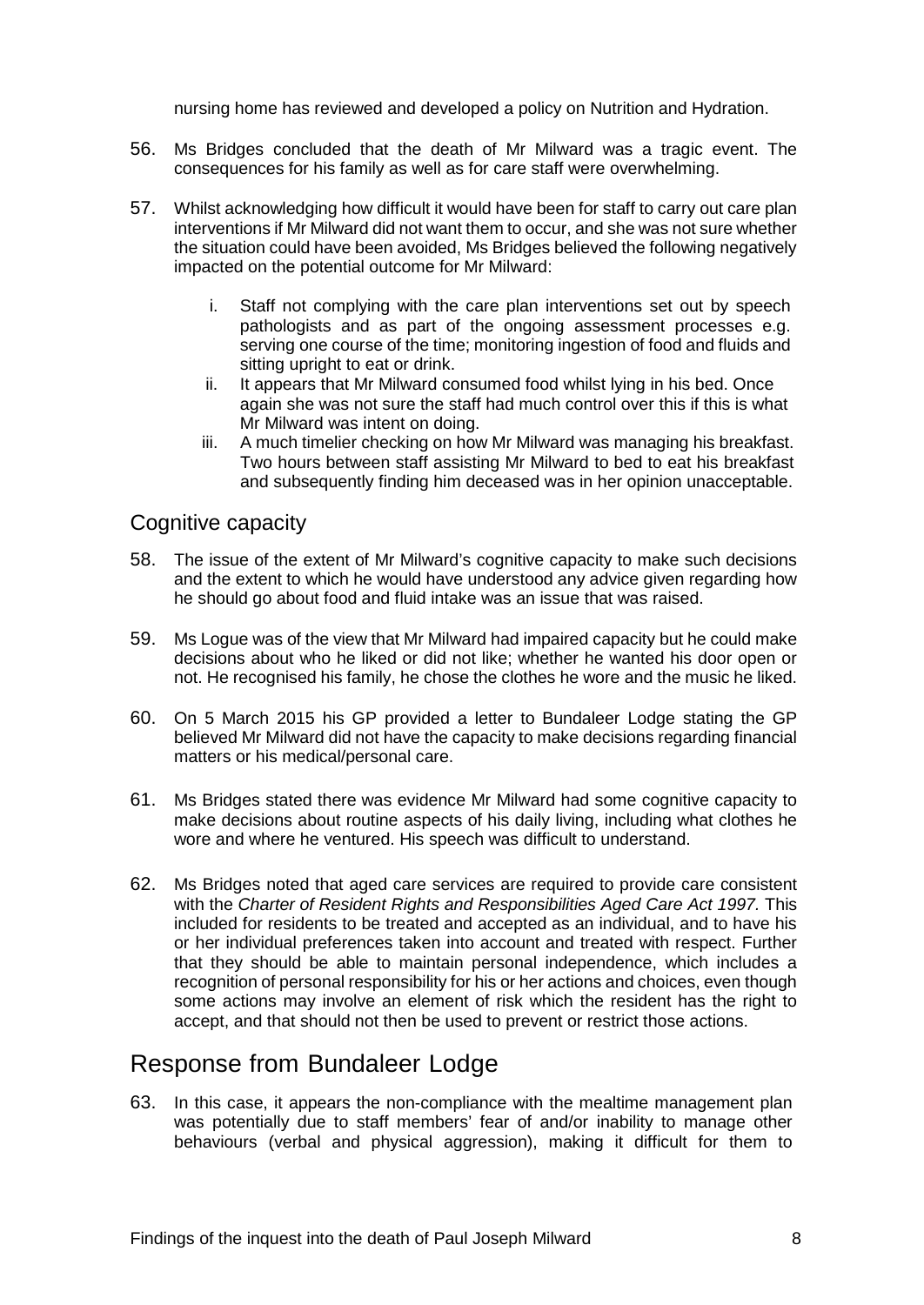implement the plan or even supervise appropriately. It was unclear if Bundaleer Lodge explored other, more appropriate strategies first (e.g. liquid supplements), in consultation with a dietician, before giving Mr Milward bread/sandwiches as a "last resort to have him eat something".

- 64. The Public Advocate's report, essentially identified lack of compliance by support staff with mealtime management plans and periods of non-supervision as the two key factors leading to choking deaths.
- 65. Since Mr Milward's death and also in response to Ms Bridges' report, Bundaleer Lodge has undertaken the following changes:
	- i. The facility completed comprehensive *Dysphagia and Texture Modified Diet* training with all staff following the incident. This training has now been made mandatory annually and has been added to the yearly training calendar (consistent with Ms Bridges' first recommendation). It has also been added to the orientation training for all new staff.
	- ii. The facility is currently (as at 10 August 2017) providing *Care Plan*  training for all staff on how to review and comply with a resident's care plan (consistent with Ms Bridges' second recommendation). This training will ensure that all staff know how to access the care plans on their internal system 'iCare' and to instruct staff that it is their responsibility to keep up to date on a resident's care plan and to follow the care plan interventions for each resident. This has also been added to orientation for all new staff.
	- iii. Any changes to a diet plan for a resident on a texture modified diet outside the prescribed diet, will not be allowed without the assessment of a speech pathologist. If such assessment is not possible, the change will not be made.
	- iv. Only the nurse clinical manager may make any permanent dietary modifications in consultation with a speech pathologist and dietician as necessary.
- 66. The menus for texture controlled diet were completely reviewed by a speech pathologist and some changes were made to the menus as a result.
- 67. Regarding the gap in supervision of Mr Milward, to minimise the risk of this occurring again a full care plan review was being conducted to assess all residents who require supervision with their meals. Essentially the facility will ensure that any resident who eats meals in their room is either someone who has been appropriately assessed as being 'independent' i.e. not requiring supervision at mealtime, or if they require supervision e.g. due to a choking risk, they will be provided one staff member to assist at all times during the consumption of their meal (relevant to Ms Bridges' second recommendation about supervision, but from a planning and resource perspective rather than a staff education perspective).

### <span id="page-10-0"></span>Public Advocate Submissions

68. The Public Advocate was granted leave pursuant to s 36(2) and (3) of the *Coroners Act 2003* to make submissions on any other recommendations that might be considered under s 46(1) of the Act. This leave was granted in recognition of the Public Advocate's independent role for helping to ensure the safety and wellbeing of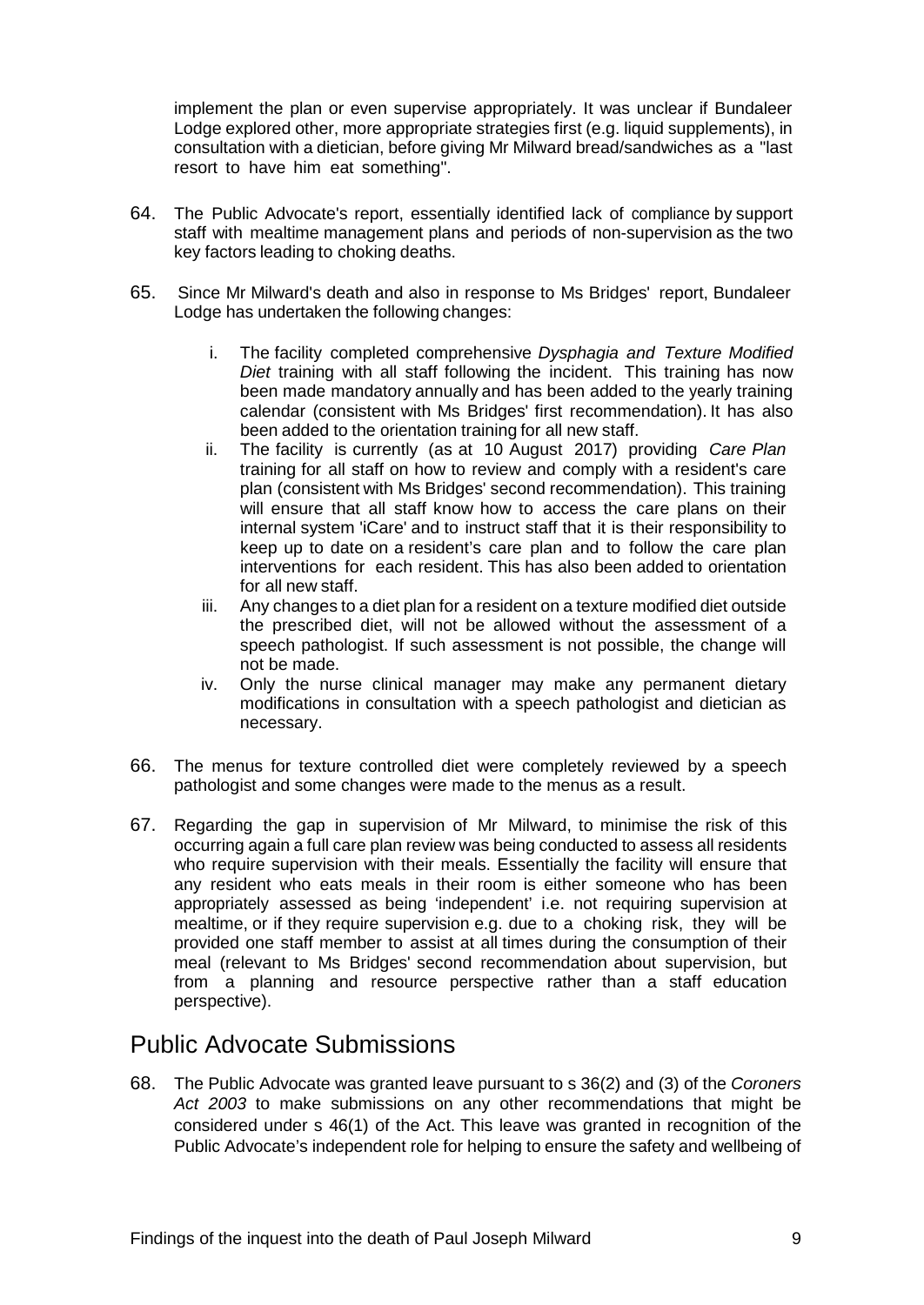persons in care with a disability, and to assist the court to consider what recommendations may be appropriate and responsive to the circumstances of Mr Milward's death, as a public interest intervener. It should be noted section 36(2) and (3) effectively limits the Public Advocate's submissions to matters about which a coroner may make recommendations pursuant to section 46, and not to matters about which a coroner is required to make findings of fact pursuant to section 45.

- 69. By way of background, the Office of the Public Advocate (Qld) undertook a review of the deaths of 73 people with disability who died in care in Queensland between [2](#page-11-0)009 and 2014<sup>2</sup>. Choking on food/food asphyxia was identified as one of the leading causes of death, with the review noting that swallowing and eating difficulties are common in people with certain types of disability, which in turn places them at a high risk of choking as well as aspiration.
- 70. The findings of that review, which were published in February 2016, identified that whilst swallowing assessments had been conducted and mealtime management plans developed for three of the five people who died from choking on food or food asphyxia in the sample of deaths reviewed, these assessments and plans were not sufficient to prevent those deaths, due in large part to an apparent lack of compliance by support staff with the plans and periods of non-supervision.
- 71. With regards to this non-compliance, the review acknowledged multiple contributing factors including staff turnover, lack of training and skills, poor staff to client ratios, and possibly a feeling amongst support staff that mealtime management plans are potentially inconsistent with service philosophy around maximising a person's choice and control over what they eat and how they eat.
- 72. In the review the Public Advocate made the following comments/recommendations for consideration by Government to help to prevent deaths from choking on food and food asphyxia in the future:
	- i. Service organisations and support staff must be alert to risks that indicate the need for further investigation of eating, drinking, swallowing and/or breathing difficulties.
	- ii. Support staff must work closely with health practitioners to ensure that risks are appropriately assessed, and that mealtime management plans are developed, the resultant plans strictly complied with, and regular reviews undertaken. Factors such as resourcing and rostering must be considered and addressed in developing plans.
	- iii. There is a clear need for increased understanding and training in relation to the preparation of food; physical positioning, prompting and pacing during meals; maintaining close supervision; and in administering emergency care.
	- iv. The potential for legal liability should diagnosed conditions or identified issues not be appropriately managed is an important matter for organisations and staff alike.
- 73. In reviewing the material in this case the Public Advocate submitted the issues identified in this matter have equal application and relevant in both the disability care and residential aged care systems.

**.** 

<span id="page-11-0"></span><sup>2</sup> The Office of the Public Advocate (Old) *Upholding the right to life and health: A review of the deaths in care of people with disability in Queensland,* 2016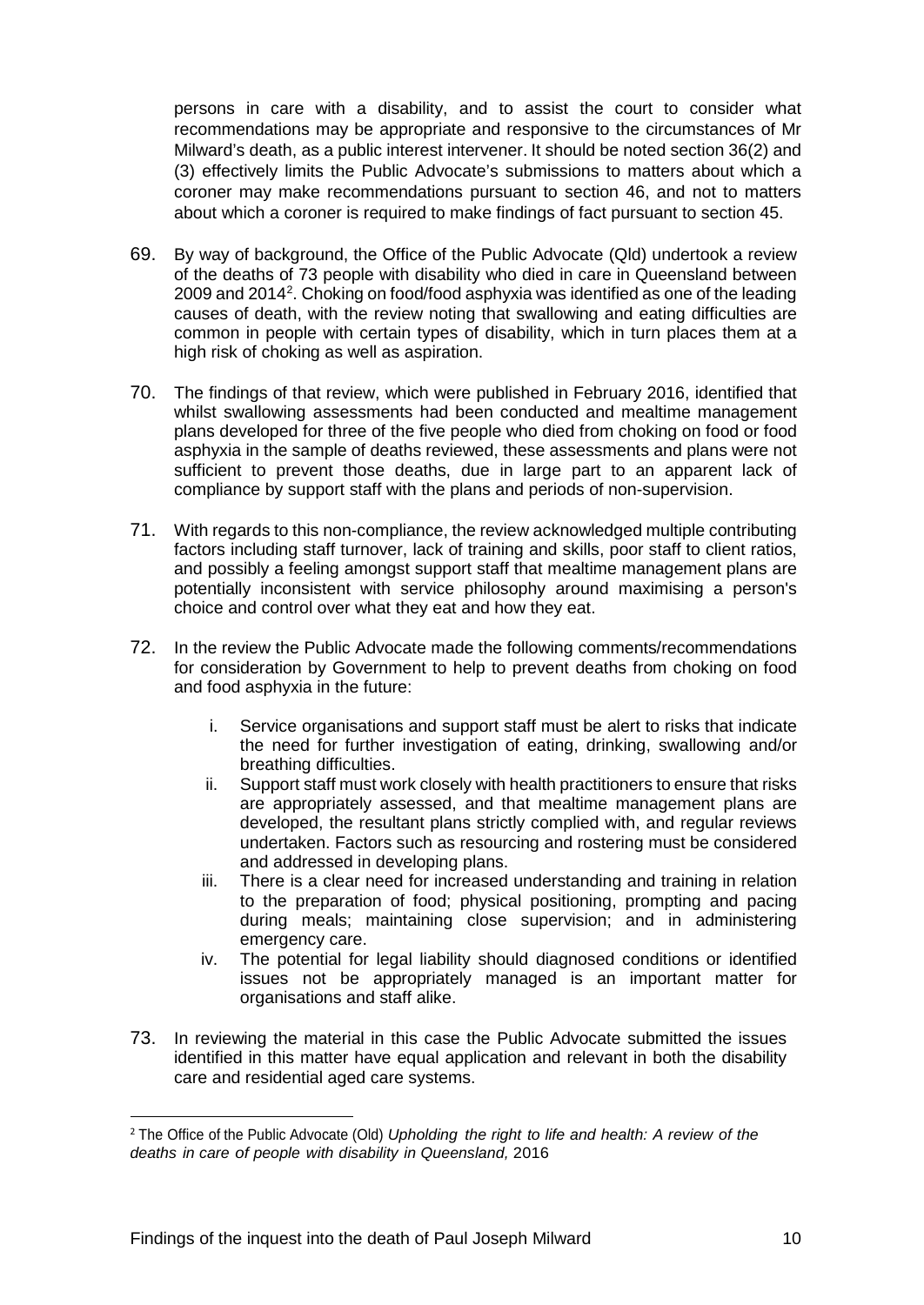- 74. The Public Advocate acknowledged that from the material it was evident that the staff at Bundaleer Lodge demonstrated a high degree of care and respect for Mr Milward's personal dignity and made every effort to provide him with care took into account his views and preferences in terms of his personal care and the meals that were provided to him.
- 75. The Public Advocate agreed with the submission that many of the actions taken by Bundaleer Lodge were appropriate but also submitted that there could be consideration to broader recommendations for implementation of those actions across the residential aged care and disability care systems in relation to the care were residents with high needs.
- 76. The Public Advocate noted that in relation to Bundaleer Lodge's 'Care Plan' training for staff on how to review and comply with a resident's care plan, included instructing them that it is their responsibility to keep up-to-date on a resident's care plan and to follow it for each resident. The Public Advocate expressed a concern that placing this expectation on staff may not be sufficient, given the number of residents staff are likely to care for and their ability to be able to recall all of the residents' care requirements as outlined in their care plans, especially if they have not consulted those plans for more than two or three months.
- 77. The Public Advocate submitted that consideration should be given to recommending that Bundaleer Lodge and other residential aged care and disability care facilities providing care for residents with high needs such as Mr Milward require:
	- i. All staff involved in the provision of care to a resident be informed immediately (or at least at the commencement of their next shift) after any material change to the residents' care plan;
	- ii. That all staff review residents' care plans at least monthly, with a reminder to staff to be built into their systems and for this to occur on the same day of each month, e.g. on the first of the month.
- 78. In relation to Bundaleer Lodge's 'Care Plan Review' to ensure all residents requiring supervision with meals were receiving supervision consistent with their assessed needs, the Public Advocate expressed a concern that a one-off Care Plan Review will not deal with those issues on an ongoing basis, either in Bundaleer Lodge or in the residential aged care or disability sectors.
- 79. The Public Advocate submitted that a broader recommendation should be considered for the residential aged care and disability care sectors, that residents' care plans should be subject to routine review. The frequency of those reviews should depend upon the residents' health and other relevant conditions and whether those conditions are subject to deterioration and the rate of that deterioration over time.
- 80. The Public Advocate also noted evidence of aspiration pneumonia in Mr Milward's lungs at autopsy and expressed a concern that if Mr Milward's death had been as a result of aspiration pneumonia rather than a choking event, it is possible his death may not have been reported to a coroner, even though, in the Public Advocate's submission, such a death would be '*a preventable death resulting from lack of appropriate care and mealtime supervision*'.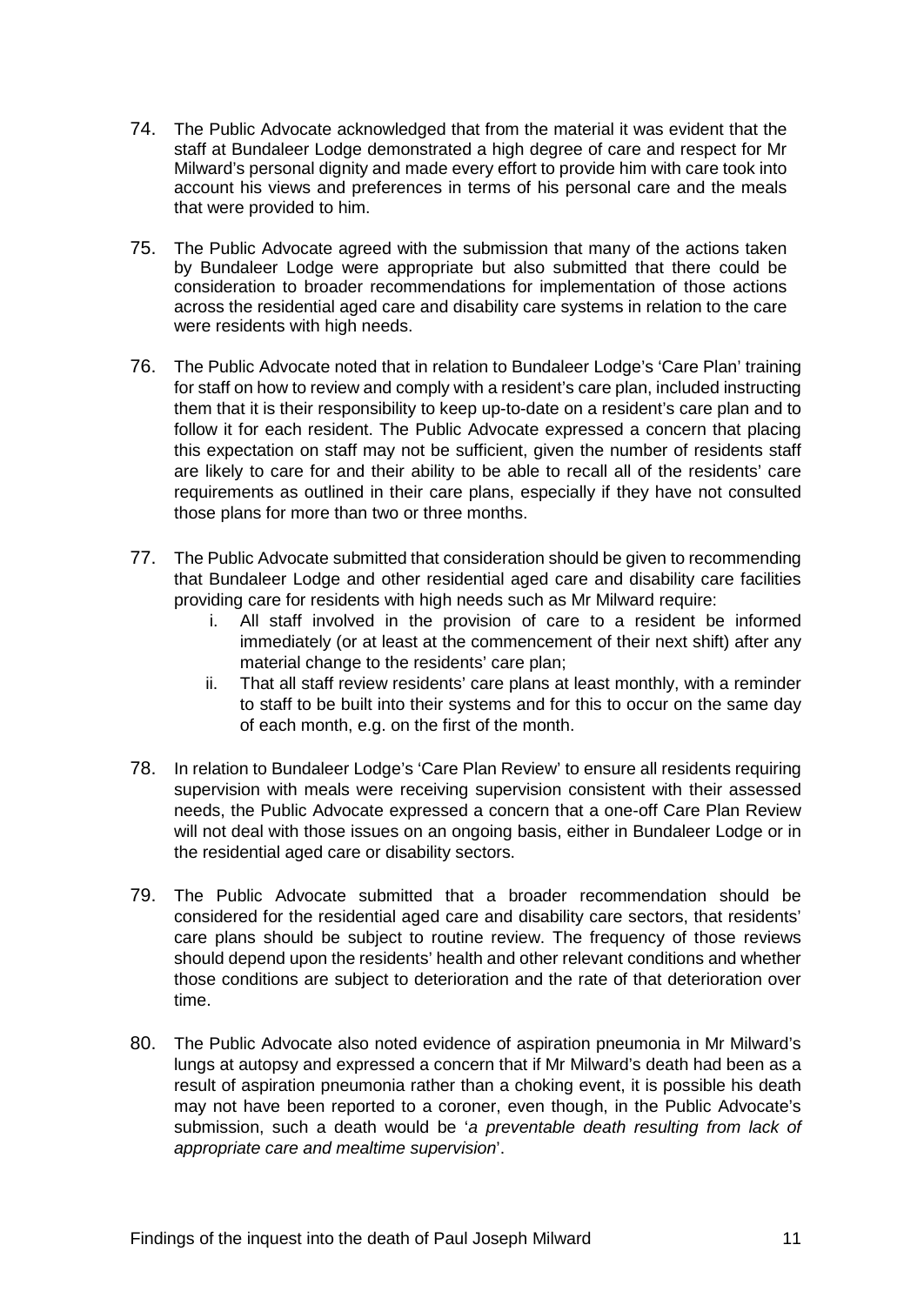- 81. The Public Advocate also noted that in eight of the 73 cases reviewed in the Public Advocate's 2016 report, the underlying cause of death was aspiration pneumonia, with late or no diagnosis of the condition in many of those cases.
- 82. Given evidence of aspiration pneumonia in Mr Milward's lungs, and in light of this being an issue in other cases of deaths in care of persons with a disability, the Public Advocate submitted there should be consideration for two additional recommendations, as follows:
	- i. That all aged care and disability service providers who care for people with conditions that affect their ability to swallow should ensure these residents undergo regular medical examinations to assess their respiratory health in order to identify and treat aspirational pneumonia. The frequency of these examinations should be subject to advice from a medical practitioner. Where evidence of food aspiration is identified upon examination, the resident's diet plan and mealtime supervision should be reviewed to determine whether they remain current and should be amended as appropriate.
	- ii. That the State Coroner consider establishing a Residential Aged Care Death Review Process (or alternatively, an Elder Abuse Death Review process that could include the review of deaths in residential aged care where definitions of program and institutional elder abuse are included) and a Disability Care Death Review Process.
- 83. The Public Advocate stated that her submission as to the recommendation for a specialist death review process was made on the basis of the following:
	- i. The wide-ranging care and systemic issues that have been identified in this and other coronial matters that demonstrate the value of taking a broader systemic view in certain types of coronial investigations;
	- ii. The specialist knowledge and skills that can be developed from the adoption of specialist death review processes that could help to reduce unexpected and potentially avoidable deaths;
	- iii. The risk that without these specialist review processes, the limitations of the definitions in the *Coroners Act 2003* for reportable deaths or deaths warranting coronial investigation could result in missed opportunities to identify systemic issues in the residential aged care and disability care systems that are causing or contributing to potentially avoidable deaths.
- 84. In relation to the Public Advocate's submission it is noted there is increasing focus across government, relevant stakeholders and community members of the need to systemically review these types of deaths, and of the critical role the coronial jurisdiction can play in undertaking this work. Following on from recommendations made by the Public Advocate in the report *Upholding the right to life and health (2016)*, and at the direction of the State Coroner a trial systemic review process of a group of natural causes deaths in care was undertaken in late 2016 within the Coroners Court. With the assistance of a range of external experts, this report made a number of findings and recommendations which are currently being considered as part of the broader coronial investigation into those deaths, and as such will not be explored in detail within the context of these findings.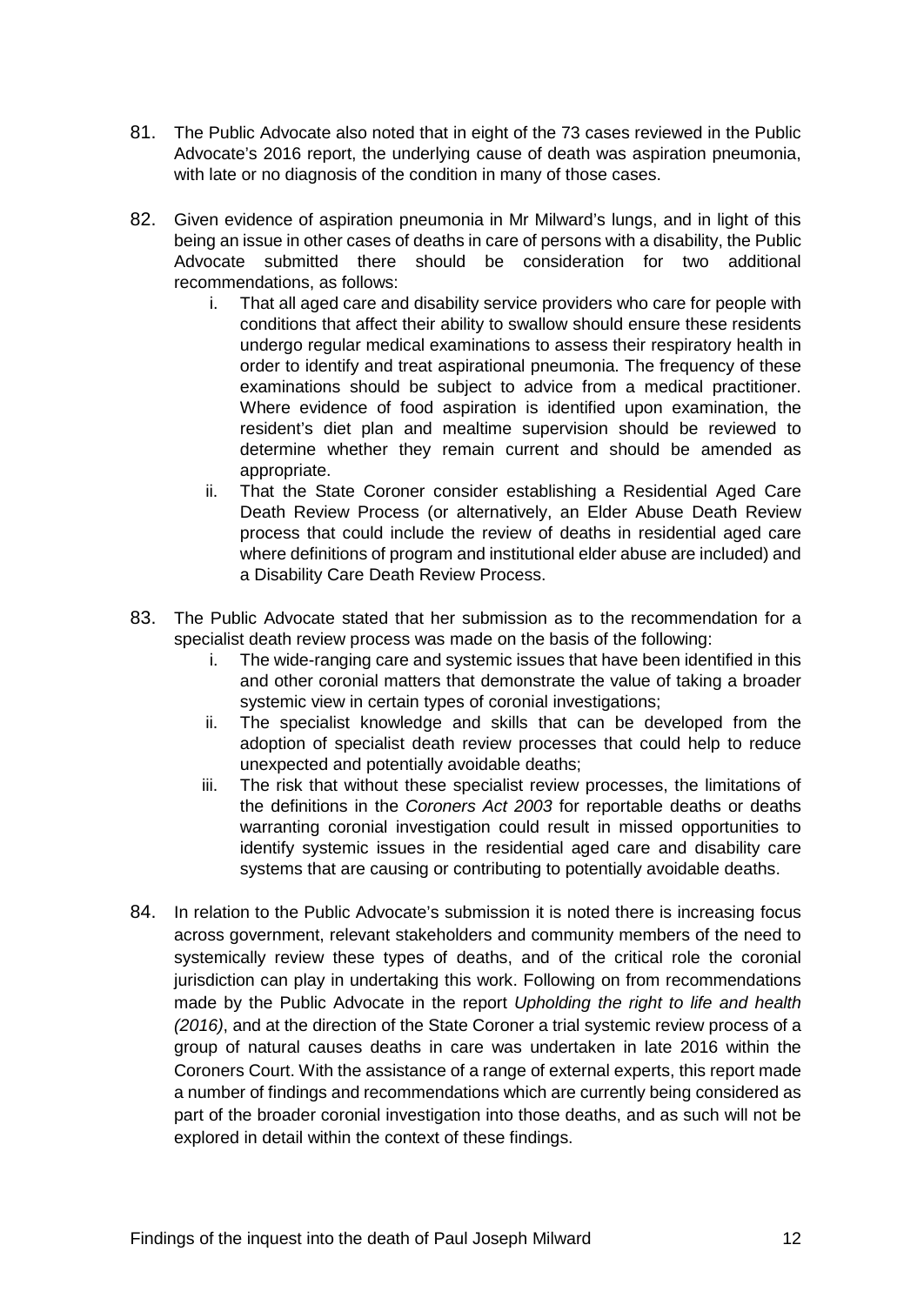- 85. A clear outcome of this trial however was that, while there is a need for dedicated resourcing to support such an initiative, there are significant benefits to undertaking this work within the coronial jurisdiction, given the existing powers of coroners to investigate these types of deaths. This would expand on the current systemic review capability of the Coroners Court, and ensure that coroners have access to the necessary expertise to support their investigations into a broader range of reportable deaths then is currently available.
- 86. As part of the process of government agency response to the Public Advocate's report, the trial systemic review process conducted at the instigation of the State Coroner has been referenced and will no doubt be addressed by government in due course.
- 87. The Public Advocate supported the recommendation suggested by Counsel Assisting in her submissions that '*choking deaths of persons in care with a disability be specifically acknowledged as a systemic issue, and strategies to manage, monitor, review and report on this particular issue should be built in to the NDIS quality assurance and reporting framework if this has not already occurred*'.
- 88. The Public Advocate further submitted that there should be consideration to broadening this recommendation to also apply to the residential aged care sector and be adopted in the *Aged Care Quality Accreditation Standards*.
- 89. The Public Advocate expressed a concern that the current standards of care and quality that have been, and are being, developed and adopted by the Commonwealth agencies with responsibilities for disability service funding and aged care services are very 'broad-brush', with a lack of detail about the service and resourcing inputs expected and a strong focus on outcomes expressed in very general terms.
- 90. The Public Advocate cited as an example '*Standard 2.5 Specialised nursing care needs*' of the *Aged Care Quality Accreditation Standards*, which requires that '*Care recipients' specialised nursing care needs are identified and met by appropriately qualified nursing staff*'. The Public Advocate submitted this standard was inadequate to provide the level of guidance to service providers and their staff for providing specialist nursing care to residents, and expressed a concern that there is some evidence aged care facilities are reducing the number of qualified nursing staff in favour of 'personal care workers' who have no formal clinical training or qualifications, which may further impact on the provision of specialised nursing care to residents in aged care facilities such as Mr Milward.<sup>[3](#page-14-0)</sup>

 $\overline{a}$ 

<span id="page-14-0"></span><sup>&</sup>lt;sup>3</sup> The Public Advocate also sought to make submissions as to whether Bundaleer Lodge had met the requirements of Standard 2.5 in its care of Mr Milward, and whether this should be investigated further by examining outcomes of compliance monitoring or re-accreditation audits conducted by the Aged Care Quality Agency in relation to Bundaleer Lodge prior to Mr Milward's death. However given such submissions would go to findings of fact pursuant to section 45 of the *Coroners Act 2003*, which is outside a public interest intervener's role pursuant to section 36 (2) and (3), I have not included those submissions in my deliberations.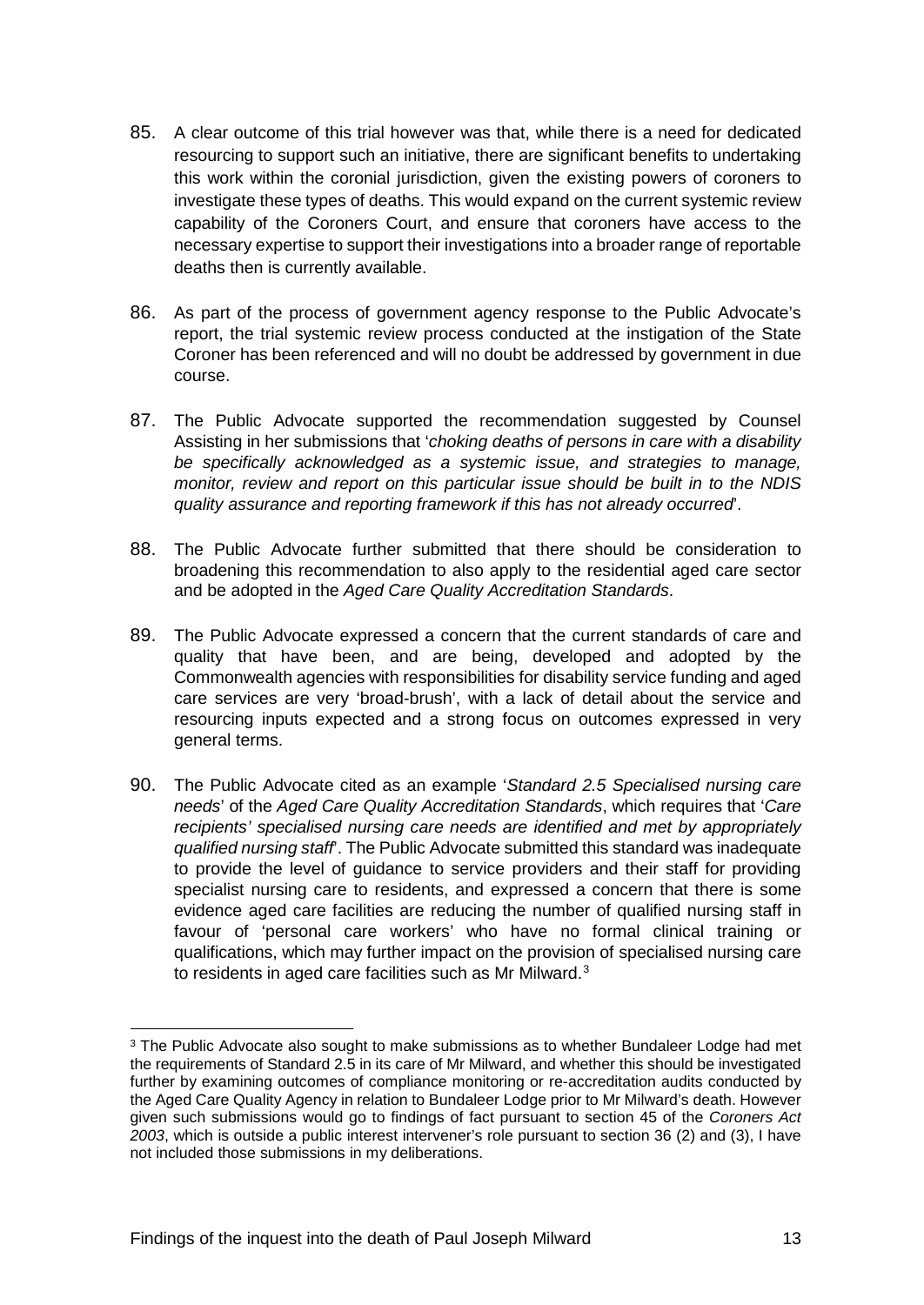- 91. The Public Advocate acknowledged the new Draft Aged Care Quality Standards released by the Commonwealth Department of Health in February 2018, which she submitted appear to be an improvement on the current standards. However the Public Advocate stated that despite these improvements, she remained of the view that without complementary local-level clinical and care procedures that provide detailed guidance to residential aged care staff, the new draft standards will still fall short in achieving positive health and wellbeing outcomes for aged care residents.
- 92. The Public Advocate further submitted that the problem with outcome-focused human services quality standards is that by the time it becomes clear that the standards are not being met or are not achieving the desired outcome, the consumers in these systems have suffered significant, if not dire, consequences in terms of their health and wellbeing.
- 93. The Public Advocate submitted that I consider making specific recommendations in the context of this case about the standards and quality of care that should be delivered to consumers of residential aged care and disability care services in order for service providers to meet their legal obligations to their vulnerable consumers.
- 94. Without having approached the Aged Care Quality Council or Aged Care Quality Agency for comment, and given no doubt much work has gone into the development of the new draft standard, it would be inappropriate to make such broad recommendations at this point. As well the issue of the establishment of outcome based performance measures as distinct from output measures is one that has no doubt been the subject of much consideration and debate on which reasonable minds may differ and is beyond the scope for comment by a coroner. However, it is intended to refer the decision and comments of the Public Advocate to the Aged Care Quality Council for its consideration.

# <span id="page-15-0"></span>Submissions from Bundaleer Lodge in response to the Public Advocate's submissions

- 95. Bundaleer Lodge was offered an opportunity to respond to the submissions made by the Public Advocate.
- 96. On the basis that the Public Advocate's role was limited to one of public interest intervener pursuant to section 36 (2) and (3) of the *Coroners Act 2003*, Bundaleer Lodge essentially submitted that consideration should only be given to those parts of the Public Advocate's submission that concern matters about which recommendations pursuant to section 46 can be made.
- 97. In relation to the Public Advocate's proposed recommendation that all staff involved in the provision of care to residential aged and disability care residents be informed immediately, or at least at the commencement of their next shift, of any material change to a resident's care plan, Bundaleer Lodge submitted that the 'iCare' software used by Bundaleer Lodge and widely in aged care in Australia transfers any updates in the care plans to the progress notes and handover sheets, so these are readily available to oncoming staff at each shift.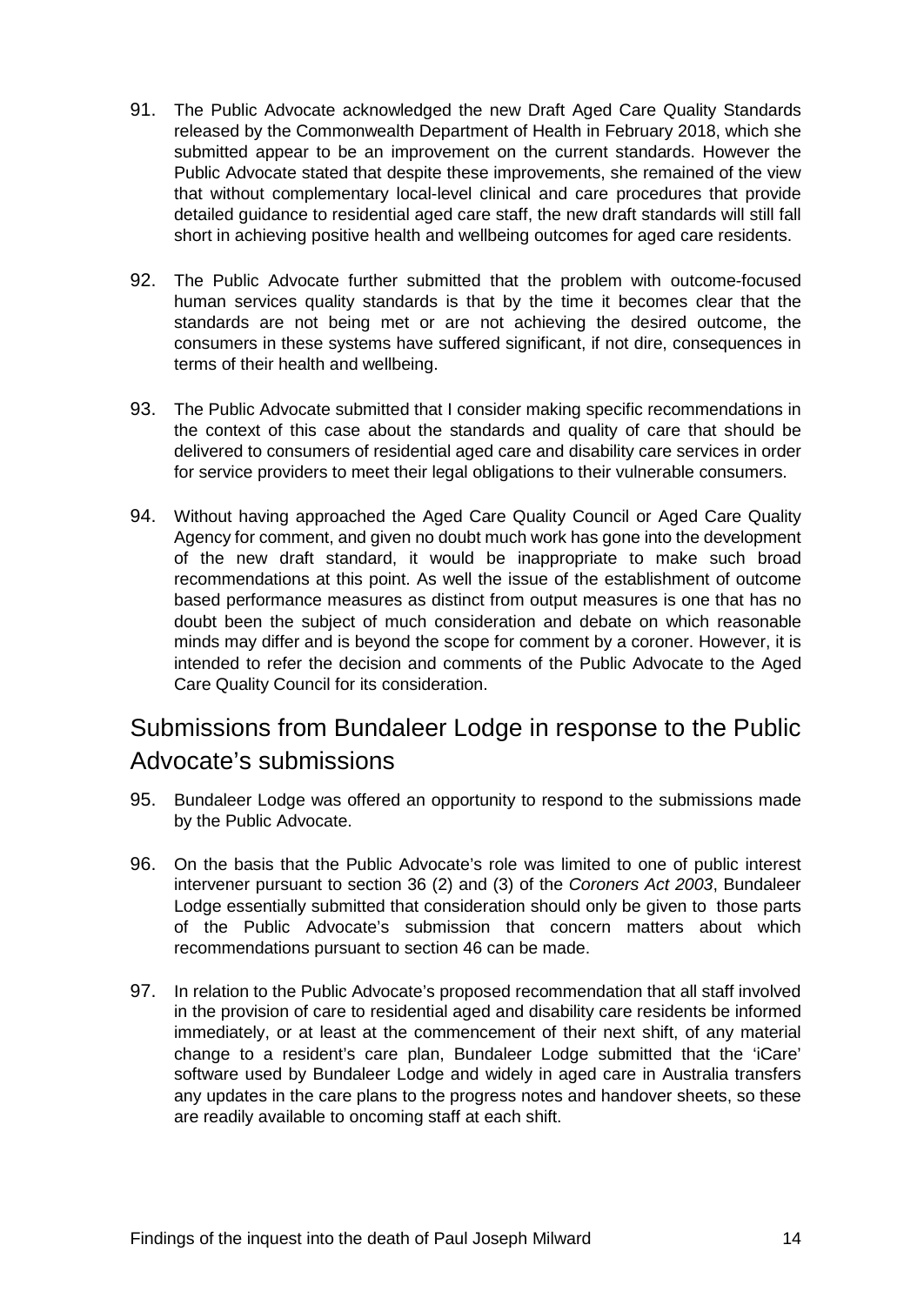- 98. In relation to the Public Advocate's proposed recommendation that residential aged and disability care residents' care plans be subject to routine review, Bundaleer Lodge submitted that Care Plans at Bundaleer Lodge are reviewed at least every two to three months, as evidenced in the statement of Bundaleer Lodge's Director of Nursing.
- 99. In relation to the Public Advocate's proposed recommendation that residential aged and disability care residents with conditions that affect their ability to swallow should undergo regular medical examinations to assess their respiratory health in order to identify and treat aspirational pneumonia, Bundaleer Lodge submitted that the residents of Bundaleer Lodge undergo at least three-monthly medical assessments, as evidenced in the statement of Bundaleer Lodge's Director of Nursing.

#### <span id="page-16-0"></span>**Conclusions**

- 100. In reaching my conclusions it should be kept in mind the Coroners Act 2003 provides that a coroner must not include in the findings or any comments or recommendations, statements that a person is or maybe guilty of an offence or is or maybe civilly liable for something. The focus is on discovering what happened, not on ascribing guilt, attributing blame or apportioning liability. The purpose is to inform the family and the public of how the death occurred with a view to reducing the likelihood of similar deaths.
- 101. Mr Milward was a difficult resident to manage given his cognitive impairment, challenging behaviours and physical difficulties. These issues were recognised and care plans were put in place by his nursing home. Relevantly to this case this included care plans for Mr Milward's food/fluid intake, given he had been assessed as a swallowing/choking risk.
- 102. Unfortunately staff did not strictly apply the care plan strategies put in place for food intake. Although there had been no previous incidents recorded where he had experienced swallowing difficulties or coughing due to food intake, on this particular occasion he had been left alone in a closed room with a bread sandwich and was not checked on for two hours. During that time he choked on his sandwich and died. In so finding, it is apparent the individual staff member was attempting to balance Mr Milward's needs for safety and autonomy in the context of her understanding that she was to feed Mr Milward with his soft and moist food but was permitted to allow him to eat his sandwich on his own, there having been no observed problems in the past with soft bread.
- 103. It was noted at autopsy that there was evidence of aspiration events with resultant pneumonia, probably due to ongoing swallowing difficulties. Potentially that is concerning although to some extent has been addressed by Bundaleer in the provision of three monthly medical checks by a doctor.
- 104. The actions recommended by Ms Bridges and since undertaken by Bundaleer Lodge are consistent with the preventative recommendations suggested by the Public Advocate in its report, which include strict compliance with mealtime management plans, regular review of these plans, and increased understanding and training for staff in relation to the importance of their roles for ensuring plans are complied with. The Public Advocate also suggested resourcing and rostering be considered and addressed when developing plans, which it appears Bundaleer Lodge has done in undertaking a full care plan review.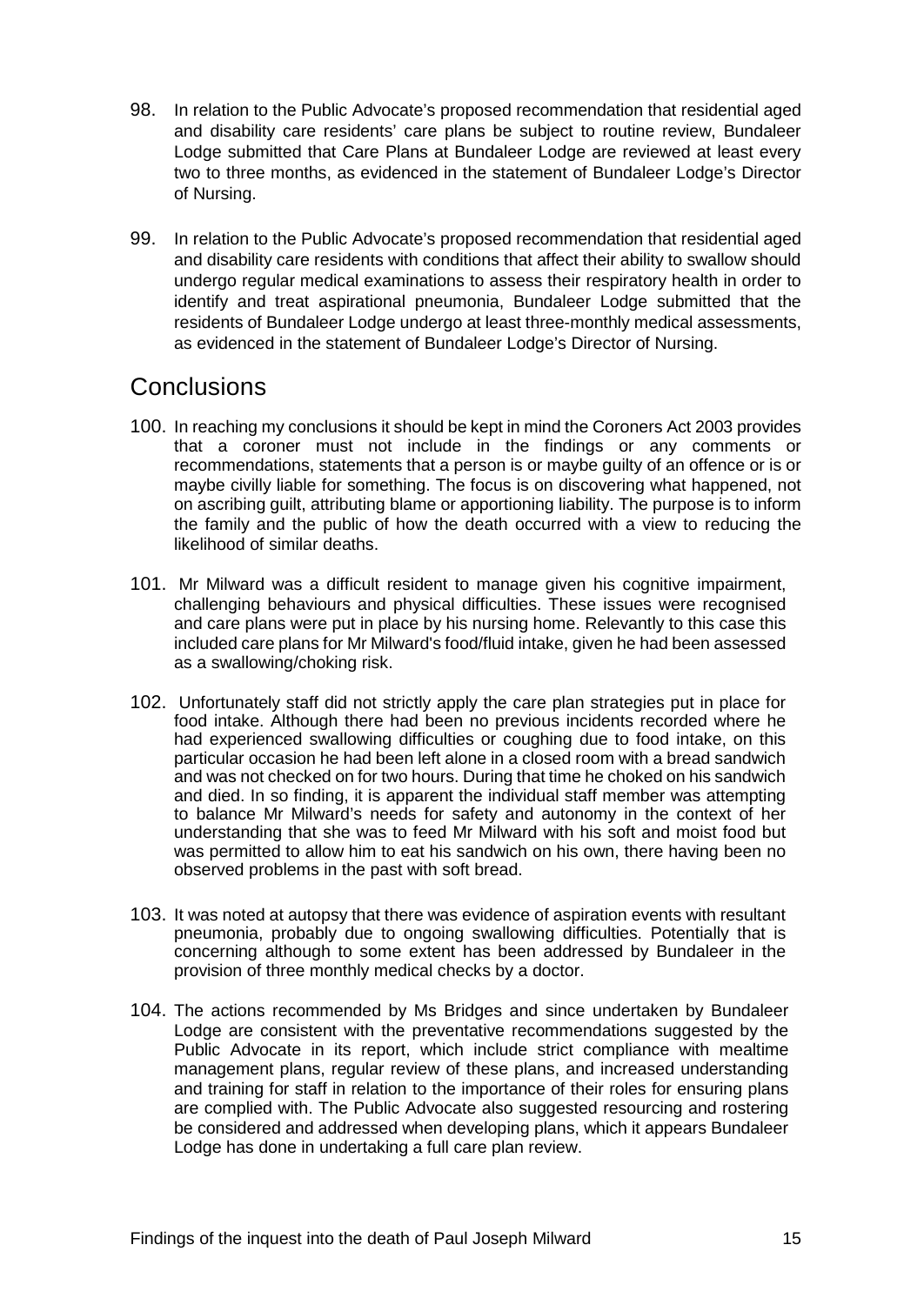105. In those circumstances it is not considered that any further recommendations need to be made directly to Bundaleer Lodge, but I do consider some of the direct preventative recommendations made by the Public Advocate should be considered seriously by those engaged in the aged care industry and other carers providing residential services to similarly vulnerable people, such as within the NDIS. This is reflected in the submission of counsel assisting that '*choking deaths of persons in care with a disability be specifically acknowledged as a systemic issue, and strategies to manage, monitor, review and report on this particular issue should be built in to the NDIS quality assurance and reporting framework if this has not already occurred*'. That recommendation will be made and forwarded to the appropriate NDIS authority for its consideration. Other recommendations made by the Public Advocate will be promulgated amongst appropriate aged care agencies for consideration.

#### <span id="page-17-0"></span>**Findings required by s. 45**

| <b>Identity of the deceased -</b> Paul Joseph Milward |                                                                                                                                                                                                                                                                                                                                                                                                                                                                                                                                                                                                                                                                                                        |
|-------------------------------------------------------|--------------------------------------------------------------------------------------------------------------------------------------------------------------------------------------------------------------------------------------------------------------------------------------------------------------------------------------------------------------------------------------------------------------------------------------------------------------------------------------------------------------------------------------------------------------------------------------------------------------------------------------------------------------------------------------------------------|
| How he died-                                          | Paul Milward was residing in an aged care<br>nursing home and had been assessed as being<br>vulnerable to swallowing difficulties including<br>choking. Care Plans had been put in place to<br>manage this risk of choking including supervision<br>whilst he was eating and the provision of a moist<br>minced diet. The care plan with respect to food/fluid<br>intake was not strictly adhered to by staff because of<br>a number of challenging behaviours on Mr Milward's<br>part. Unfortunately, Mr Milward choked on a<br>sandwich, whilst he had been left unsupervised in<br>a closed room, and provided food that was not in<br>accordance with the care plan that had been put in<br>place. |
| Place of death -                                      | Bundaleer Lodge, 100 Holdsworth Road<br>NORTH IPSWICH QLD 4305 AUSTRALIA                                                                                                                                                                                                                                                                                                                                                                                                                                                                                                                                                                                                                               |
| Date of death-                                        | 31 August 2015                                                                                                                                                                                                                                                                                                                                                                                                                                                                                                                                                                                                                                                                                         |
| Cause of death -                                      | Choking<br>1(a)<br>1(b)<br>Food bolus in pharynx                                                                                                                                                                                                                                                                                                                                                                                                                                                                                                                                                                                                                                                       |

2 Huntington's disease; coronary **Atherosclerosis**